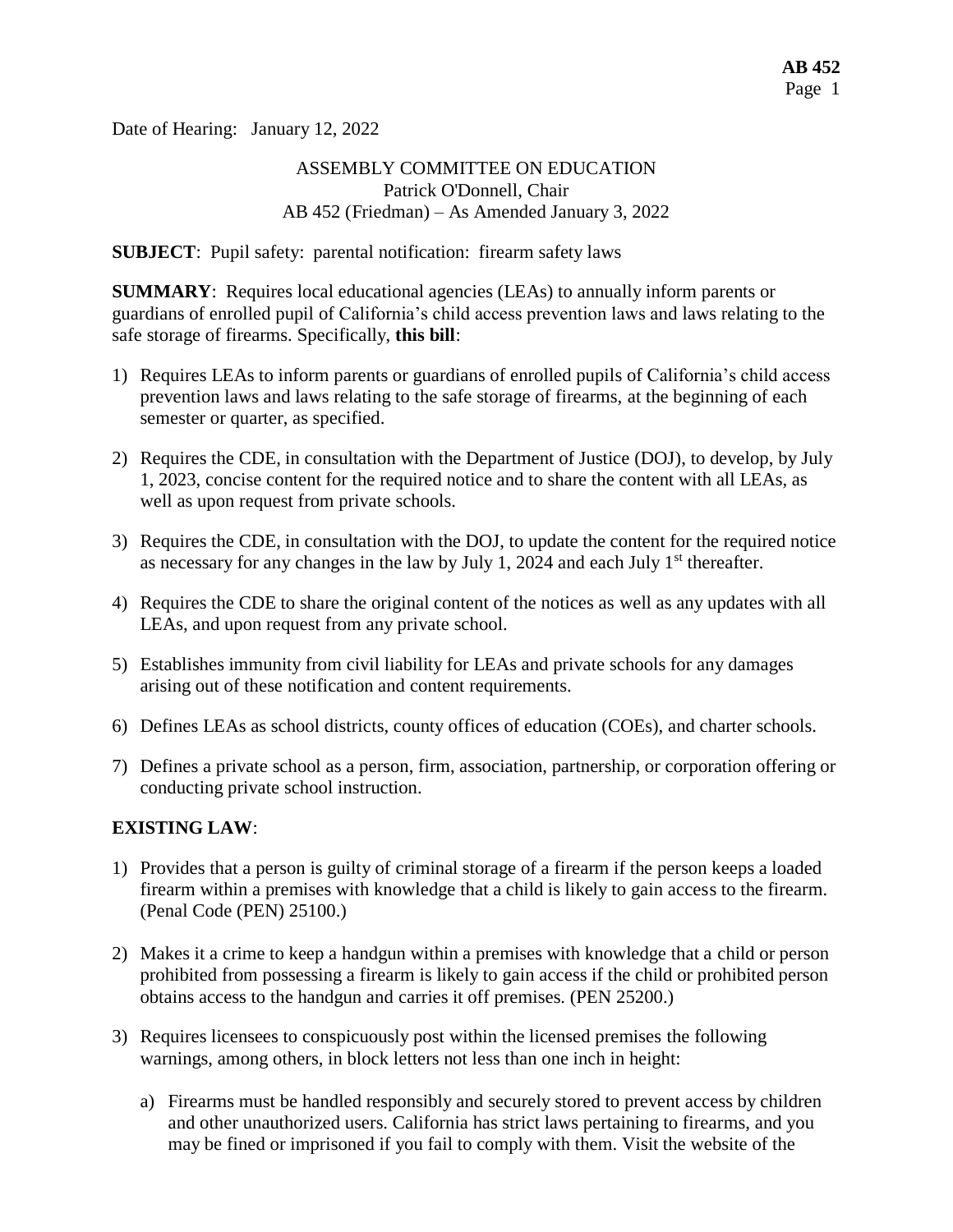California Attorney General at https://oag.ca.gov/firearms for information on firearm laws applicable to you and how you can comply;

- b) If you keep a firearm within any premises under your custody or control, and a person under 18 years of age obtains it and uses it, resulting in injury or death, or carries it to a public place, you may be guilty of a misdemeanor or a felony unless you stored the firearm in a locked container or locked the firearm with a locking device to keep it from temporarily functioning;
- c) Children may be unable to distinguish firearms from toys and may operate firearms, causing severe injuries or death. If you keep a firearm within any premises under your custody or control, and a person under 18 years of age gains access to the firearm and carries it off-premises, you may be guilty of a misdemeanor, unless you stored the firearm in a locked container, or locked the firearm with a locking device to keep it from temporarily functioning;
- d) You may be guilty of a misdemeanor, including a significant fine or imprisonment, if you keep a firearm where a minor is likely to access it or if a minor obtains and improperly uses it, or carries it off of the premises to a school or school-sponsored event, unless you stored the firearm in a locked container or locked the firearm with a locking device; and
- e) If you negligently store or leave a firearm within any premises under your custody or control where a person under 18 years of age is likely to access it, you may be guilty of a misdemeanor, including a significant fine, unless you stored the firearm in a locked container or locked the firearm with a locking device." (PEN 26835)
- 4) Requires governing boards of school districts to notify parents and guardians of minor pupils of specified items at the beginning of the first semester or quarter of the regular school term. (Education Code (EC) 48980)

**FISCAL EFFECT**: The Office of Legislative Counsel has keyed this bill as a possible statemandated local program.

# **COMMENTS**:

*Need for the bill.* According to the author, "AB 452 is a reintroduction of AB 276 from last year to ensure that firearms are safely stored away from children and teens. Guns are the third leading cause of death for kids in America. 75% of school shootings are facilitated by kids having access to unsecured and/or unsupervised guns at home. Every day, 8 children and teens are shot in instances of family fire — a shooting involving an improperly stored or misused gun found in the home resulting in injury or death. Unfortunately, the COVID-19 pandemic has only exacerbated this problem. Suicide rates are up in school-age children as they are spending longer periods of time unsupervised at home while experiencing increased levels of social isolation and depression with no access to the critical mental health services provided by their schools. This is a recommendation from State Superintendent Tony Thurmond and Los Angeles City Attorney Mike Feuer. The following school districts have either passed resolutions in support of a notification or already do the annual notifications: Los Angeles, San Diego, Glendale, Manhattan Beach, Culver City, Penn Valley, and Stockton. However, in order to keep kids and schools safe, a notification must be sent to every parent across the state on an annual basis."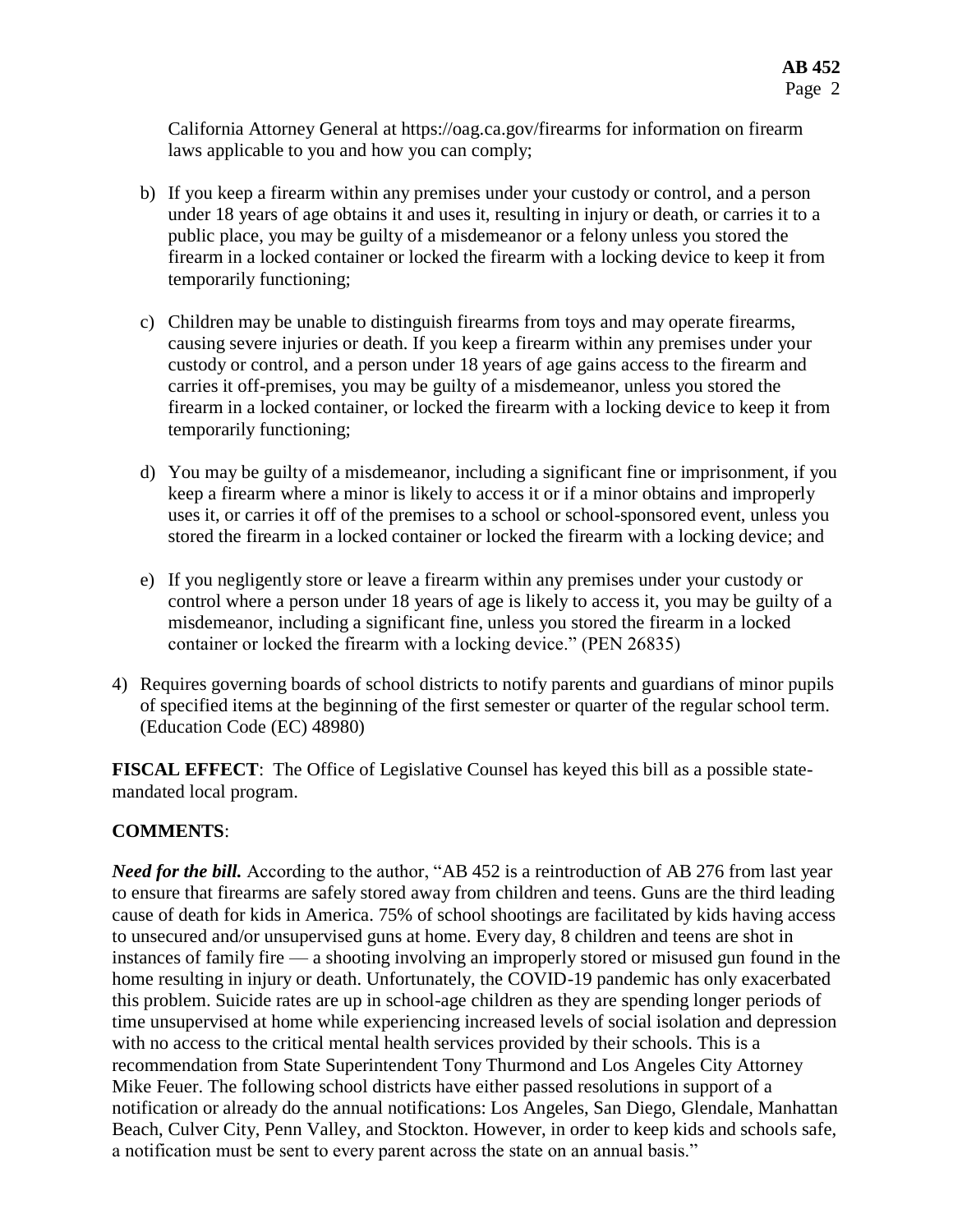*Minors access to firearms in their homes.* Recent data suggests that 30% of American adults personally own a gun, and an additional 11% say they live with someone who does (Gramlich 2019). Approximately 7% of U.S. children, or 4.6 million children, live in homes in which at least one firearm is stored loaded and unlocked (Azrael, 2018). This represents a significant increase since 2002, when an estimated 1.6 million children were estimated to live in homes with at least one loaded and unlocked firearm.

A study of children and parents in households containing guns found that 73% of children younger than 10 years old, and 79% of children between 10-14 years old, reported knowing the storage location of household guns. Conversely, 39% of parents reported their children did not know the storage location of household guns, and 22% reported that their children had never handled a household gun. These figures were contradicted by their children's self-reports (Baxley, 2006).

*Firearms are the second leading cause of death among children and youth.* Nearly 40,000 Americans died of gun-related injuries in 2017, a 19% increase from 2012, and the highest annual total since the mid-1990s (Gramlich, 2019). Firearm-related injuries were the second leading cause of death among children and adolescents, with 3,143 deaths representing 15% of deaths among this age group (Cunningham, 2018). Of these, 59% were homicides, 35% were suicides, and 4% were unintentional injuries, such as accidental discharge of a firearm. Between 2013 and 2016, there was a 28% increase in the rate of firearm deaths among children and adolescents. U.S. children and teens were 15 times more likely to die from a gun than children in 31 other high-income countries combined.

In 2017, gun violence claimed the lives of 3,410 children and teens in the U.S. Although Black children and teens made up 14% of this population, they accounted for 41% of all child and teen gun deaths in 2017. The gun death rate for Black children (11.2 deaths per 100,000) was nearly four times the rate for White children. American Indian/Alaskan Native children and teens had the second highest gun death rate at 5.6 deaths per 100,000 (Children's Defense Fund 2019, based upon data from the Centers for Disease Control and Prevention (CDC)).

A total of 18,201 children and teens were injured by guns in 2017, representing an increase of 6% from the prior year. Of these, 83% were the result of assaults, 15% were accidental, and 2% were self-inflicted.

*Firearms and school shootings.* Although firearm violence in school settings makes up less than 1% of all suicides and homicides among school-aged children and adolescents, recent data shows increasing trends in school shooting incidents from 35 in 2013 to 64 in 2015. Data from research conducted by the CDC in the 1990s on school-associated violent deaths among students found that the majority of the firearms used in these events were obtained from perpetrators' homes or from friends or relatives. A federal report found that 68% of school shooters used guns from their own home or from the home of a relative (U.S. Secret Service, U.S. Department of Education, 2004).

*Benefits of child access prevention laws.* According to the Giffords Law Center, child access prevention (CAP) laws impose criminal liability on adults who allow minors unsupervised access to firearms. A study that examined the impact of CAP laws over a four-year period found that in states where CAP laws had been in effect for at least one year, firearm deaths fell by 23% among children under 15 years of age (Cummings,1997). Another study found that CAP laws were associated with an 8% decrease in suicide among 14-17 year olds (Webster, 2004).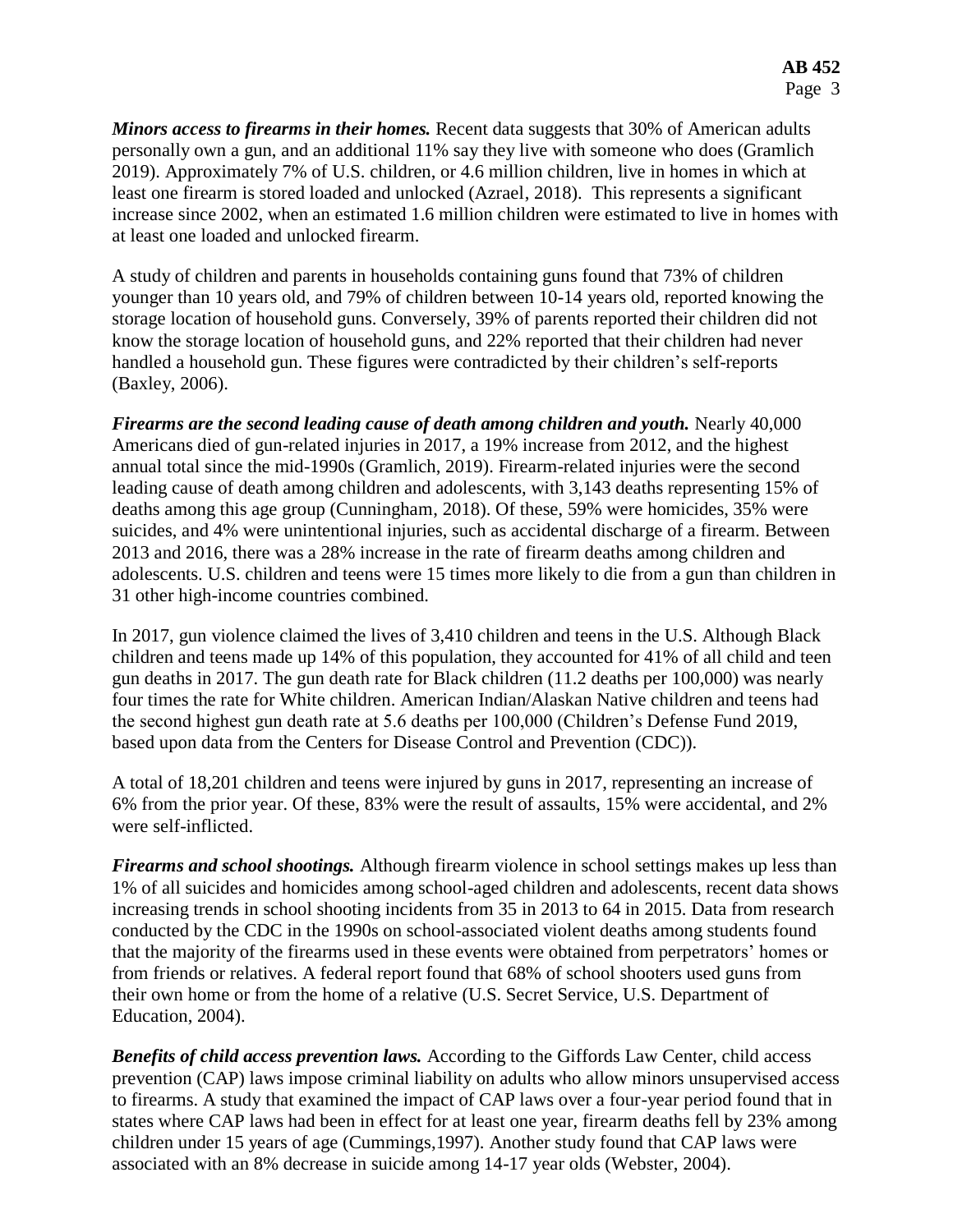*California actions to protect minors from unauthorized access to firearms.* The California Department of Justice (DOJ) maintains information on its website relating to the need to keep firearms out of the hands of children and youth, including the following statement: "You may be guilty of a misdemeanor or a felony if you keep a loaded firearm within any premises that are under your custody or control and a child under 18 years of age obtains and uses it, resulting in injury or death, or carries it to a public place, unless you stored the firearm in a locked container or locked the firearm with a locking device to temporarily keep it from functioning."

Additionally, the DOJ website notes that "California recognizes the importance of safe storage by requiring that all firearms sold in California be accompanied by a DOJ-approved firearms safety device or proof that the purchaser owns a gun safe that meets regulatory standards."

In November of 2019, the Superintendent of Public Instruction released a letter to county and district superintendents and charter school administrators titled *Safe Storage of Firearms and School Safety and Security,* and included the following statements: "District and school administrators must help educate parents and guardians about California's child access prevention laws… This is an urgent request to inform your school community about the law regarding safe storage of firearms. Sample templates (in English and Spanish) for memoranda to parents and guardians informing them of the laws in California regarding safe storage of firearms are available on the CDE Violence Prevention webpage. You may use these documents, or create your own, to help educate parents, guardians, and families of their legal responsibilities."

At a local level, the Los Angeles Unified School District Board of Education adopted a "Safe Gun Storage Measure in June of 2019, requiring that a letter be sent home to parents and guardians in English and Spanish, to inform them about laws pertaining to safe gun storage. The measure also requires parents to sign a letter each year acknowledging their understanding of their firearm storage responsibilities, and requires schools to maintain these documents on file in a central location for three years.

*Arguments in support.* Brady United Against Gun Violence, sponsor of the bill, notes "Passing comprehensive standards for safety devices and storage is extremely important; however, we are missing a crucial step when we don't take the time to educate the public, and in particular parents, about these lifesaving laws. Nearly 70% of student shooters gained access to a lawfully purchased gun from their residence or that of a relative, 87% of kids know where their parents' guns are kept and 60% have handled them. Over 80% of teens who commit suicide with a gun used one that belonged to someone in their home, and guns are the third leading cause of death for kids. Unfortunately, the COVID-19 pandemic has only exacerbated this problem. Children are spending longer periods of time unsupervised at home while experiencing increased levels of social isolation and depression with no access to the critical mental health services provided by their schools."

*Related legislation.* AB 276 (Friedman) of the 2019-20 Session was substantially similar to this bill. The content was amended to a subject outside of the jurisdiction of the Assembly Education Committee.

SB 172 (Portantino), Chapter 840, Statutes of 2019, enacted a number of provisions related to firearms storage by broadening criminal storage crimes; adding criminal storage offenses to those offenses that can trigger a 10-year firearm ban; and creating an exemption to firearm loan requirements for the purposes of preventing suicide; among other changes.